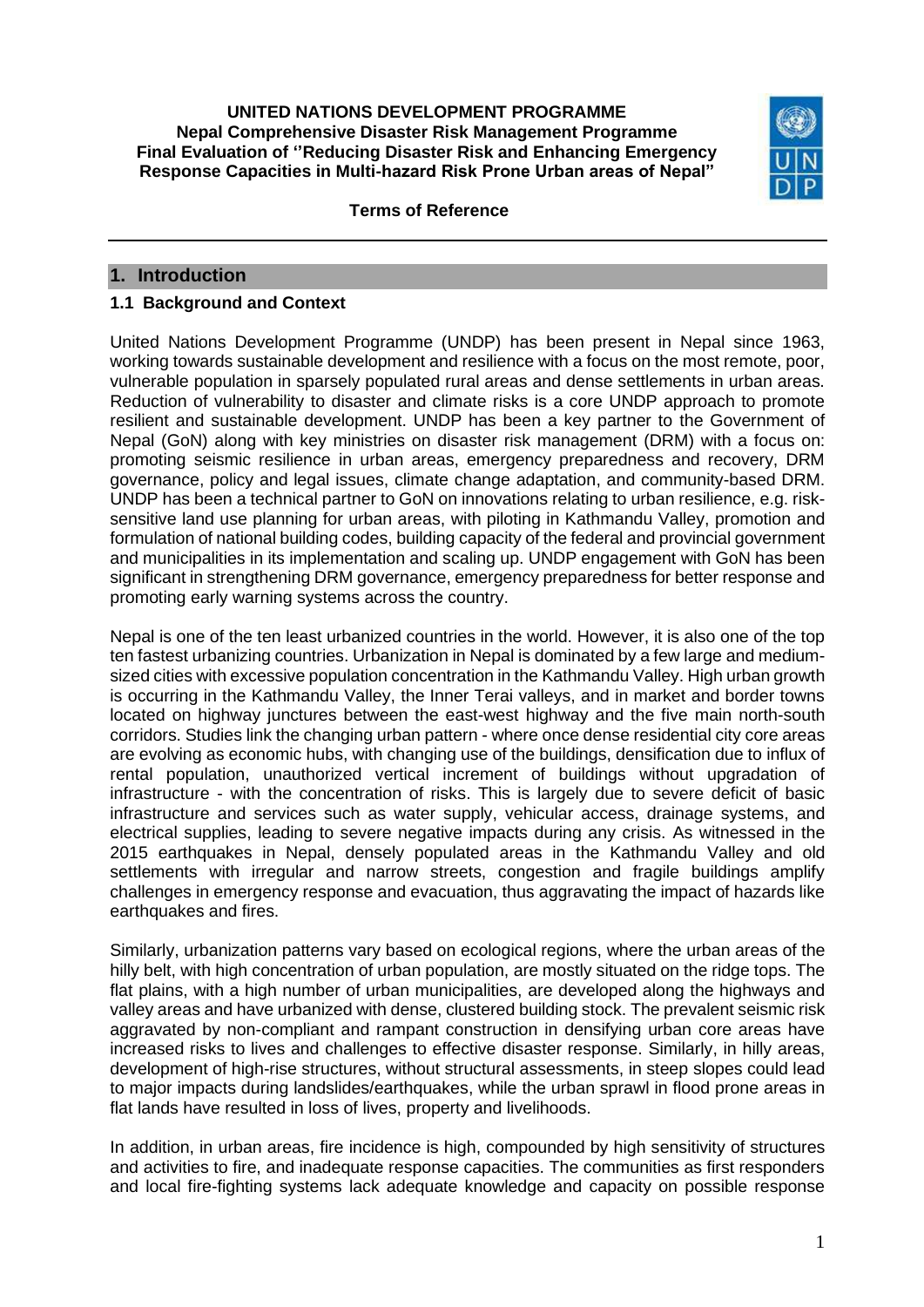options, which is evident from frequent fire incidents and fatalities not just in hinterlands but also in highly urbanised areas, including the Kathmandu valley. Fire risks, as a consequence, need to be prioritised. With a growing number of urban municipalities recognizing the urban risk and vulnerabilities, UNDP with support from the European Union (EU) is implementing the "Reducing disaster risks and enhancing emergency response capacities in multi hazard-risk prone urban areas of Nepal" project (hereafter 'Project') for enhancing urban disaster preparedness and strengthening the disaster risk governance in selected municipalities. The project has been implemented under the EU/ECHO Humanitarian Implementation Plan (HIP) 2019-2021.

This project is being implemented since June 2019 in core urban areas of three at-risk cities, one each from Terai (Bharatpur Metropolitan City), Hills (Bhimeshwor Municipality) and Valley (Lalitpur Metropolitan City), that are representatives of other cities across Nepal. The project aims to create a shared understanding on urban disaster risks and evolve mechanisms and measures that aids the communities, municipal governments, and private sector to address the risks and effectively respond to emergencies, with specific focus on vulnerable populations. In achieving its aim, the project contributes to enhance understanding of the communities and local authorities of at-risk urban areas and private sector about underlying multi-hazard risks and vulnerabilities, identifies and supports in key areas to undertake system strengthening and demonstrates possible structural and non-structural interventions to enable effective, coordinated emergency response and risk reduction.

The interventions focus on urban disaster risk reduction (DRR) implemented through this project encompass three major components:

- 1. Enhanced understanding of disaster risks at community and municipal levels in selected high-risk urban areas.
- 2. Systems strengthened/established at all levels for effective emergency response and management.
- 3. Enhanced disaster preparedness at community and municipal level for effective emergency response and risk reduction.

### **1.2 Project Location, Beneficiaries, Duration and Budget:**

The project has been implemented in three municipalities of three districts in Bagmati Province. It covers a total of six urban wards (2 each) of Lalitpur Metropolitan City in Lalitpur District, Bharatpur Metropolitan City in Chitwan District, and Bhimeshwor Municipality in Dolakha District. However, the entire municipalities were benefitted by the interventions through development of plans, policies, frameworks and guidelines.

Since its inception, the Project has been able to contribute towards enhanced understanding of disaster risks through various consultation meetings at community, ward and local levels. With the realization of risk among the communities and elected representatives, the Project has been able to identify risks and vulnerabilities in the project wards and support for the preparation of ward level preparedness and response plans. Further, IEC materials were developed based on the findings of Knowledge, Attitude and Practice (KAP) survey together with the National Disaster Risk Reduction and Management Authority (NDRRMA) and the Ministry of Federal Affairs and General Administration (MoFAGA) which has supported to enhance awareness of people on urban related disaster risks and vulnerabilities. The preparation of ward level plans has also supported to prioritize the activities on DRRM for annual planning of wards and local governments.

As mentioned above, the Project has also supported in preparation of various plans, policies and guidelines as a steppingstone for preparing local level elected representatives and staff along with communities to prepare and timely respond to disasters through coordinated efforts. With the learnings from past disasters, such as the 2015 earthquakes and 2017 floods, and understanding the risk in urban areas, the Project has also supported in identification and training of community emergency response team in first aid, search and rescue, fire preparedness and domestic fire prevention. Many of the trained volunteers have already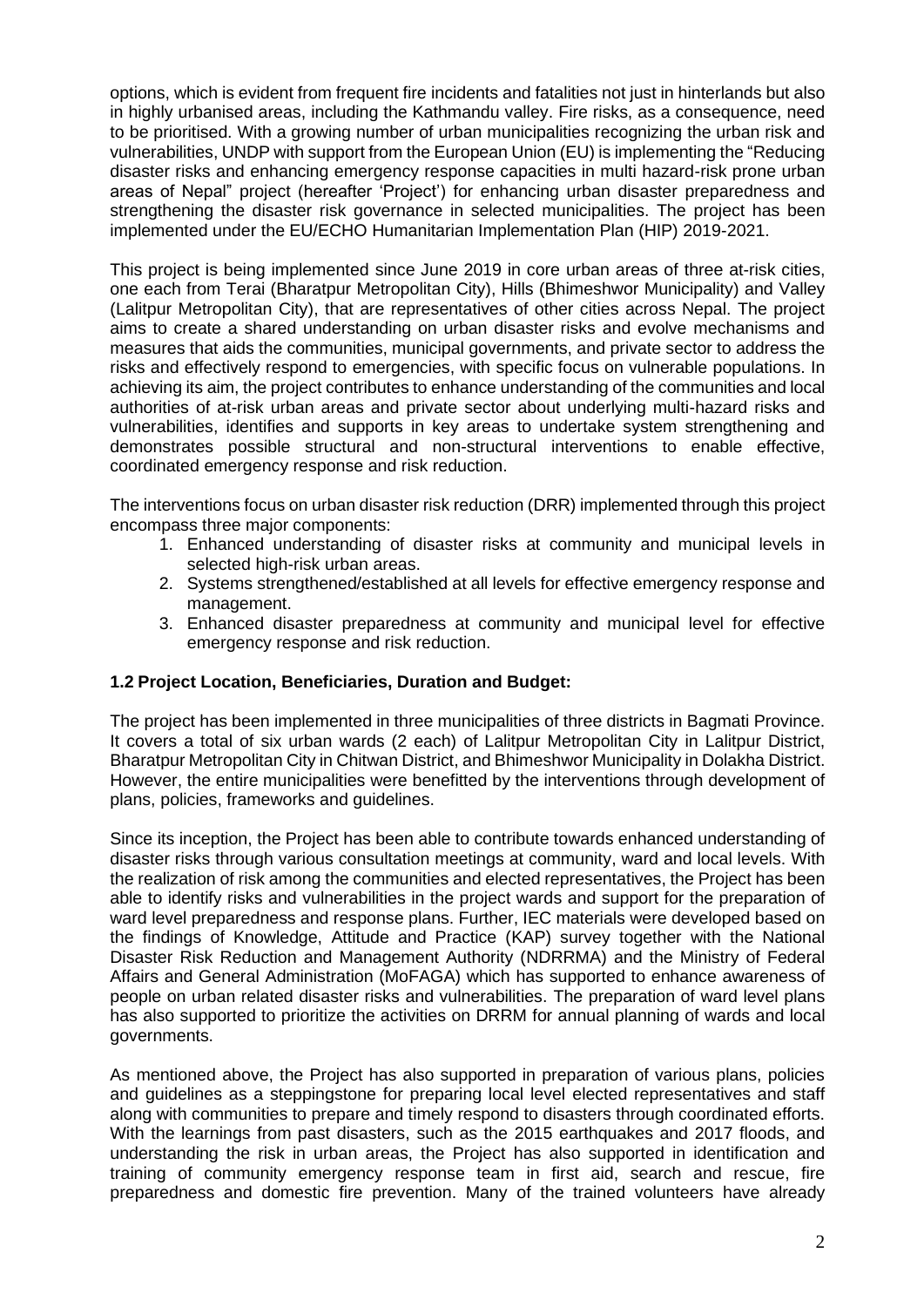demonstrated the skills in preventing fire events at the local level and some of the volunteers have been able to use their skills on search and rescue and firefighting. With identification of risks and vulnerabilities, the Project has been able to bring in private sector actors and vulnerable populations in various preparedness initiatives.

With enhanced understanding of risks, local governments have also been able to increase the budget allocations for disaster preparedness in annual planning, and the Project has been able to leverage the local government funding. Further, Municipal Emergency Operation Centers (MEOC) have been operationalized and working as hubs for coordination in disaster preparedness and response related activities through allocation of staff. With multiple activities on risk assessment, disaster risk governance, increased investment in disaster preparedness and enhanced capacity of community, the Project has been able to contribute towards urban resilience.

The Project commenced in June 2019 with an end date of February 2021. However, the Project implementation was directly impacted by the lockdown and travel restrictions imposed by the government to contain the spread of COVID-19. Hence, the project was granted a no-cost extension, with some modifications, until 31 October 2021. Thus, the total duration of the project is 29 months, between June 2019 - October 2021. The total approved budget for the project is USD 1,188,824.42.

As the project comes to an end on 31 October 2021, UNDP is planning to commission a final evaluation to identify and document achievements of project outputs, challenges, lessons learned and best practices. The findings of the final evaluation will provide guidance for the way forward for future course of action. Thus, the final evaluation report is expected to include specific recommendations for future interventions.

| PROJECT/OUTCOME INFORMATION                      |                                                                                                                                                                                                                                                                                                                                                                            |              |  |  |  |
|--------------------------------------------------|----------------------------------------------------------------------------------------------------------------------------------------------------------------------------------------------------------------------------------------------------------------------------------------------------------------------------------------------------------------------------|--------------|--|--|--|
| Project/outcome title                            | Reducing disaster risks and enhancing emergency response<br>capacities in multi hazard-risk prone urban areas of Nepal                                                                                                                                                                                                                                                     |              |  |  |  |
| Atlas ID                                         | 00117172                                                                                                                                                                                                                                                                                                                                                                   |              |  |  |  |
| Corporate outcome and<br>output                  | UNDAF/ CPD Outcome 3: By 2022, environmental<br>management, sustainable recovery and reconstruction, and<br>resilience to climate change and natural disaster are<br>strengthen at all levels<br><b>CPD Output 3.4: Capacities of subnational governments and</b><br>communities strengthened for effective preparedness and<br>response, environment management, CCA/DRR. |              |  |  |  |
| Country                                          | Nepal                                                                                                                                                                                                                                                                                                                                                                      |              |  |  |  |
| Region                                           | Asia Pacific                                                                                                                                                                                                                                                                                                                                                               |              |  |  |  |
| document<br>project<br>Date<br>signed            | 26 June 2019                                                                                                                                                                                                                                                                                                                                                               |              |  |  |  |
|                                                  | Start                                                                                                                                                                                                                                                                                                                                                                      | Valid period |  |  |  |
| Project dates                                    | 01-06-2019                                                                                                                                                                                                                                                                                                                                                                 | 30-10-2021   |  |  |  |
| Project budget                                   | USD 1,188,824.42                                                                                                                                                                                                                                                                                                                                                           |              |  |  |  |
| Project expenditure at the<br>time of evaluation | USD XX (will be updated during the evaluation)                                                                                                                                                                                                                                                                                                                             |              |  |  |  |

The project information is summarized in the below table.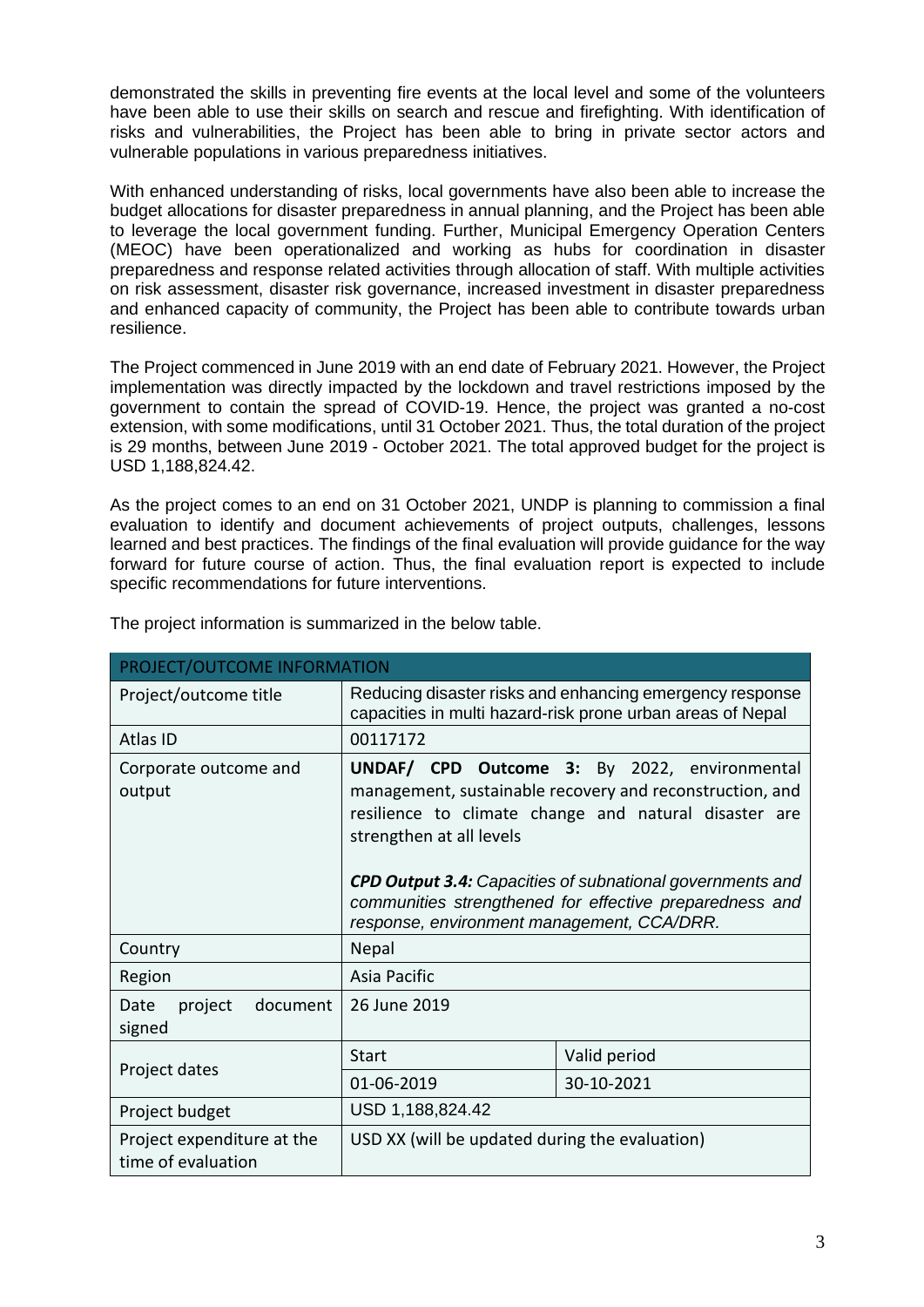| Funding source     | European Commission Directorate-General for European<br>Civil Protection and Humanitarian Aid Operations (EU<br>Humanitarian Aid) |  |
|--------------------|-----------------------------------------------------------------------------------------------------------------------------------|--|
| Implementing party | FORWARD Nepal, HURADEC Nepal and FSCN                                                                                             |  |

### **1.3 Project implementation approach**

### *Implementation Approach:*

At federal level, the Project works closely with NDRRMA and MoFAGA. Further the Project works directly with local governments, vulnerable groups, district stakeholders like DDRC and EU Humanitarian Aid's country portfolio in Nepal. At the municipal level, the Project activities are being implemented in close coordination with elected representatives and government officials of the local governments. The Project is also working closely with social structures at community level, i.e. Tole Lane Organizations (TLOs), women's groups, population receiving Social Security Fund (SSF), LGBTIQ, Muslim community, people residing in urban slums, etc. The Project also engaged with hospitals, schools and hotels for promotion of disaster preparedness.

*Human Resource Mobilization***:** Overall management of the EU funded project falls under CDRMP and apart from CDRMP's regular staff, there is a dedicated Project team at the central level (Project Coordinator, Senior Communication Assistant and Admin/Finance Assistant) and Municipal teams (one team comprising of Municipal Technical Officer, Information Management Officer who was seconded in the municipal office) in all three municipalities. A technical engineer was also hired as consultant to facilitate the small-scale mitigation work.

The municipal teams are mainly responsible for effective and efficient implementation of Project activities in close coordination with the local level stakeholders. The municipal teams in each municipality are supported through a team of Community Development Workers, Project Support Officer, Project Focal Point (Executive Director) and Admin and Finance Officer. In order to better manage the local staff in the field, CDRMP partnered with local NGOs in each Municipality, namely FORWARD Nepal in Bharatpur, FSCN in Lalitpur and HURADEC Nepal in Bhimeshwor. The main responsibility of these NGOs was to effectively implement the Project activities at the community level.

## **1.4 COVID-19 situation and its impact in project implementation**

With the outbreak of the global COVID-19 pandemic in late 2019-early 2020, Nepal also experienced the first wave starting from March 2020 and a strict nationwide lockdown was imposed starting from 23<sup>rd</sup> of March 2020. The lockdown continued for almost six months till September 2020, disrupting regular works and impacting socio-economic aspects of most people, and in particular of already vulnerable groups. The three Project locations were no exception, and with the lockdown and restriction on movement, mass gatherings, meetings and consultations, Project activities were halted.

With the worsening situation and increasing number of cases in three local levels, the Project in consultation with EU/ECHO reoriented some portion of the budget towards support for COVID-19 preparedness and response related work in all three-local level. The main aim of the support was to supply essential medical and WASH items and realize local level importance of preparedness for better response in times of disaster. Some of the key activities supported for COVID-19 preparedness are listed below.

- Support in upgradation of quarantine centres in Bharatpur and Bhimeshwor Municipality, providing WASH items, and hospital beds. Municipalities have used the provided materials in the quarantine and isolation centres for treating COVID-19 patients.
- Supported in promotion of risk communication and awareness-raising through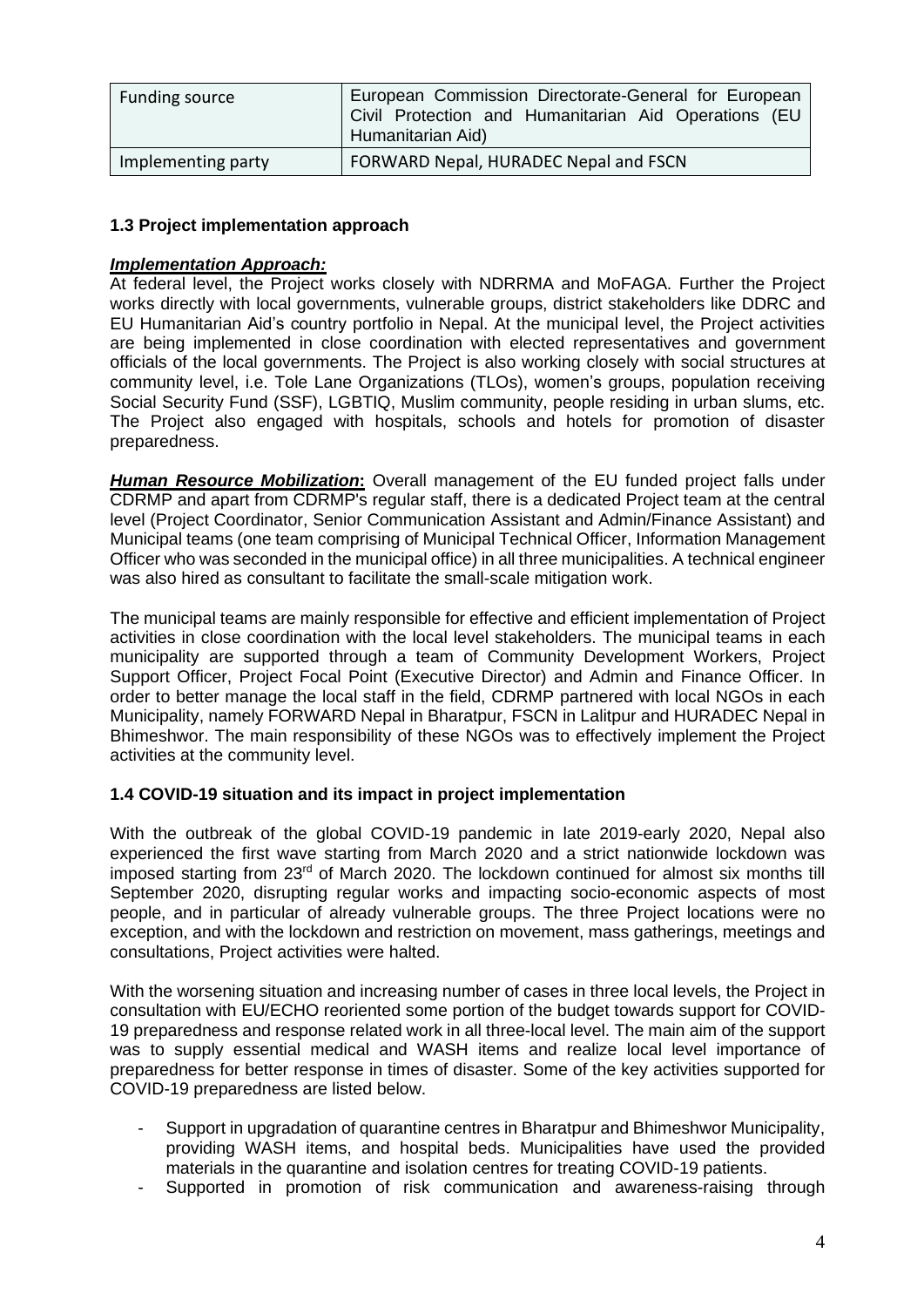development of IEC materials and the radio program "Jeevan Rakhsya" to link vulnerable populations with government service providers, as well as wall-paintings and other messaging.

- Installation of more than 50 contactless handwashing stations in hospitals, health posts, market, and municipal and ward offices.
- Disinfectant sprayed in markets in two wards of Lalitpur Metropolitan City.
- Supported in mobilization of Female Health Community Volunteers (FCHVs) and volunteers to have increased outreach to communities for COVID-19 preparedness and messaging related to social stigma.
- Support in information management of returnee migrants and vulnerable groups during lockdown for relief distribution.
- Documentation of lessons learnt from COVID-19.
- Rapid Assessment on effectiveness of risk and safety messaging through IEC materials and media for COVID-19 patients living in home or institutional isolation.

In light of the COVID-19 related risks, the Project utilized alternative strategies of engaging local level and communities through virtual means for meeting and information collection required for risk assessments, and preparation of plans and guidelines to meet the specific objectives. However, close contact trainings, like first aid, search and rescue, and fire safety trainings were kept on hold. Small focus group discussions (FGDs) and key informant interviews (KIIs) were also promoted as an alternative means to collect information ensuring engagement of local authorities and communities.

As project implementation was going on full-fledged after the ease in restrictions from the first lockdown, it was again affected by the second wave of COVID-19 which began in Nepal in April 2021, resulting in a prohibitory order in place till date. The Project, with consent from local level and district authorities, has conducted the planned trainings adhering to all safety protocols and limiting participants by doing trainings in two sessions. Along with that, virtual means of communication is also used.

## **2. Purpose and objectives of the evaluation:**

The overall purpose of this final evaluation is to assess the results achieved and lesson learnt by the project. The final evaluation should assess the implementation approaches, results against output targets, contribution to higher level outcome results (changes in socio-economic status through the project implementation), and challenges encountered, as well as identify and document the lessons learnt and good practices and make specific recommendations for future course of actions.

### The specific objectives are:

- To ascertain the achievements of the project and its relevancy, effectiveness, efficiency, sustainability and impact, including synergies with other UNDP support efforts.
- To assess the effectiveness and usefulness of the various DRR strategies implemented with support from the Project to enhance the understanding of disaster risks by the elected representatives and other local stakeholders including most vulnerable people for early preparedness and mitigation measures.
- To review and assess the risks and opportunities (in terms of resource mobilization, synergy and areas of interventions) directly linked to the Project .
- To assess engagement of the municipal and ward stakeholders in the project, and their understanding, including financial and other commitment for sustainability of activities beyond the scope of the Project.
- To assess the effectiveness and relevancy of the capacity enhancement trainings, such as fire fighter, Search and Rescue, first aid, etc.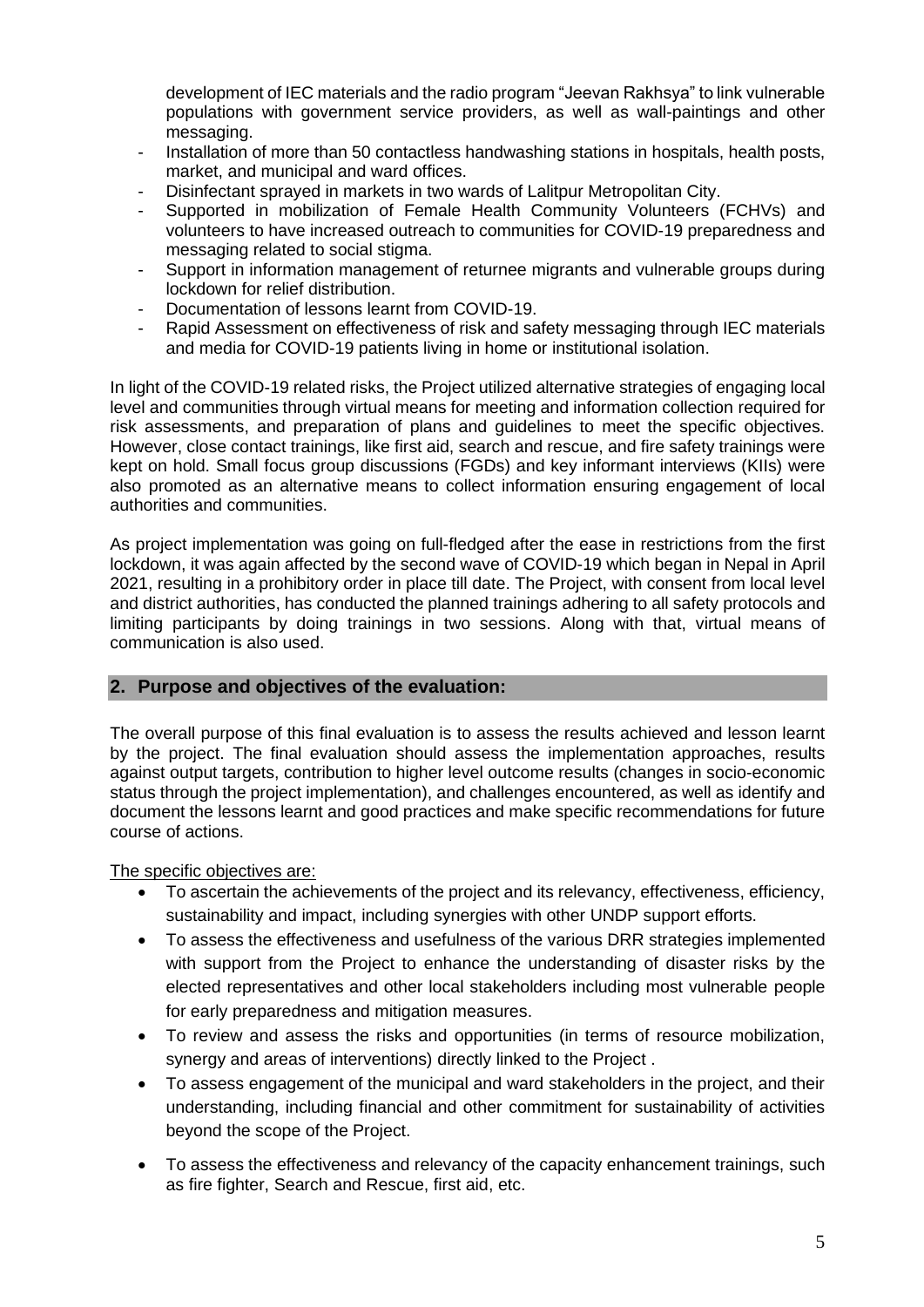- To assess the effectiveness of Municipal Emergency Operation Centers (MEOCs) supported by the Project in emergency response and management.
- To assess the formulation process and effectiveness of the DRM plans, guidelines and enhancement of community capacity to respond to future disasters.
- To assess the extent of the engagement of vulnerable populations including women and excluded groups for enhancement of disaster preparedness.
- To assess effectiveness of COVID-19 response support activities with the local governments that were woven into the project in response to the first wave of COVID-19 in Nepal.

## **3. Scope of Work:**

The final evaluation should assess the relevance, coherence, effectiveness, efficiency, sustainability and impact of the project intervention in three municipalities. In addition, the evaluation should indicate if the produced results are in the right direction towards facilitating and enhancing urban disaster preparedness and management in the project areas. Particularly, the evaluation should cover, but not be limited to, the following areas:

- Relevance of the project: review the progress against its purpose, objectives, outcomes, outputs and indicators, as per the project document and as defined in the project's Theory of Change, as well as ascertain whether assumptions and risks remain valid. Identify any other intended or unintended, positive or negative results.
- Effectiveness and efficiency of implementation approaches: review project's technical as well as operational approaches and deliverables, quality of results and their impact, alignment with national priorities and responding to the needs of the stakeholders covering the results achieved, the partnerships established, as well as issues of capacity enhancement and utilization.
- Review the project's approaches, in general and with regards to mainstreaming of gender equality and social inclusion, with particular focus on women and excluded groups, including persons with disability.
- Review and assess the sustainability of the results achieved, risks and opportunities (in terms of resource mobilization, synergies and areas of interventions) related to future interventions.
- Review external factors beyond the control of the project that have affected its implementation positively or negatively.
- Review planning, management, monitoring, reporting and quality assurance mechanisms for the delivery of the project interventions.
- Review coordination and communication processes and mechanisms with the key Project stakeholders.
- Review how the implementation of project interventions may have been impacted by COVID-19 and if/how the reprogramming for immediate response was effective and appropriate.

## **4. Evaluation Criteria and guiding questions**

The evaluation will follow the OECD-DAC's revised evaluation criteria - Relevance, Coherence, Effectiveness, Efficiency, Impact and Sustainability. Human Rights, GESI and Disability will be added as cross-cutting criteria. The guiding questions outlined below should be further refined by the consultant and agreed with UNDP before commencement of the evaluation.

| <b>Criteria</b> | <b>Evaluation Questions</b>                                         |  |
|-----------------|---------------------------------------------------------------------|--|
| Relevance       | How relevant were the overall design and approaches of the project? |  |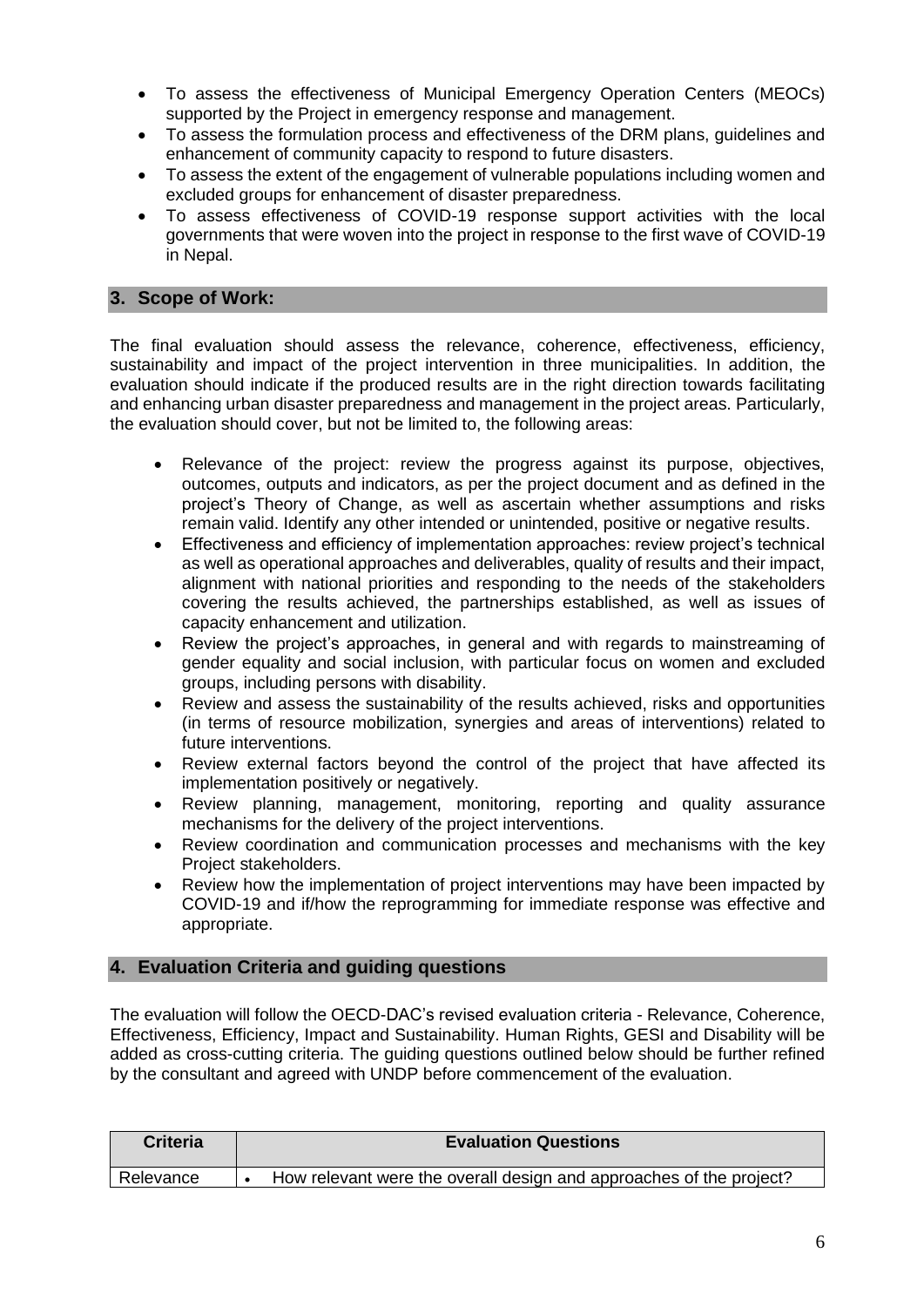|                      | To what extent was the project in line with national development<br>$\bullet$<br>priorities, Country Programme Document outcome and outputs, and the<br>SDG <sub>s</sub> ?<br>To what extent were lessons learned from other relevant projects<br>considered in design?<br>To what extent the project was able to address the needs and priorities<br>$\bullet$<br>of the target groups and communities in the context of COVID-19<br>pandemic<br>To what extent the objectives of the project design (inputs, activities,<br>$\bullet$<br>outputs and their indicators) and its theory of change were logical and<br>coherent? Did the project contribute to the outcomes and outputs of the<br>CPD?<br>To what extent the results contributed in facilitating the preparedness<br>$\bullet$<br>efforts of the NDRRMA and MoFAGA at federal and local level?<br>How the project contributed and was relevant in strengthening disaster<br>risk governance at local level, contributing towards effective urban<br>preparedness?<br>To what extent the project was able to adapt to the needs of the different<br>$\bullet$<br>target groups (including tackling the gender equality and social inclusion                                                                                                                                                                                                                                                                                                                                                                                                                              |
|----------------------|----------------------------------------------------------------------------------------------------------------------------------------------------------------------------------------------------------------------------------------------------------------------------------------------------------------------------------------------------------------------------------------------------------------------------------------------------------------------------------------------------------------------------------------------------------------------------------------------------------------------------------------------------------------------------------------------------------------------------------------------------------------------------------------------------------------------------------------------------------------------------------------------------------------------------------------------------------------------------------------------------------------------------------------------------------------------------------------------------------------------------------------------------------------------------------------------------------------------------------------------------------------------------------------------------------------------------------------------------------------------------------------------------------------------------------------------------------------------------------------------------------------------------------------------------------------------------------------------------------------------------------------|
|                      | aspects) in terms of creating an enabling environment for inclusive and<br>vulnerable population centred preparedness policies and actions?                                                                                                                                                                                                                                                                                                                                                                                                                                                                                                                                                                                                                                                                                                                                                                                                                                                                                                                                                                                                                                                                                                                                                                                                                                                                                                                                                                                                                                                                                            |
| <b>Effectiveness</b> | To what extent the project activities were delivered effectively in terms of<br>quality, quantity and timing?<br>To what extent the project contributed to the Country Programme<br>$\bullet$<br>Document outcomes and outputs, the SDGs, the UNDP Strategic Plan,<br>and national development priorities?<br>To what extent were the project results achieved, considering men,<br>$\bullet$<br>women, and excluded groups, including persons with disability?<br>Which factors contributed to achieving, or not achieving, the intended<br>$\bullet$<br>results?<br>To what extent different stakeholders were involved in project<br>$\bullet$<br>implementation?<br>To what extent the project contributed to gender equality, the<br>empowerment of women and persons with disability and the realization<br>of human rights?<br>To what extent monitoring arrangements have been effective and<br>$\bullet$<br>supported adaptive management? What were the lessons and how was<br>feedback/learning incorporated in the subsequent process of planning<br>and implementation?<br>How effective the project has been in enhancing the capacity of the<br>$\bullet$<br>communities and local governments, urban stakeholders (hospital,<br>schools) to create an enabling environment for Urban Disaster<br>Preparedness Initiatives?<br>To what extent the project interventions, like Resilience Fund support,<br>$\bullet$<br>were effective in leveraging government funds/resources and resources<br>from other stakeholders?<br>To what extent the support provided to respond to the impact of COVID-<br>19 was effective? |
| Coherence            | How well the intervention fit in changed context like during COVID-19<br>$\bullet$<br>pandemic?<br>To what extent the intervention was coherent with Government's policies                                                                                                                                                                                                                                                                                                                                                                                                                                                                                                                                                                                                                                                                                                                                                                                                                                                                                                                                                                                                                                                                                                                                                                                                                                                                                                                                                                                                                                                             |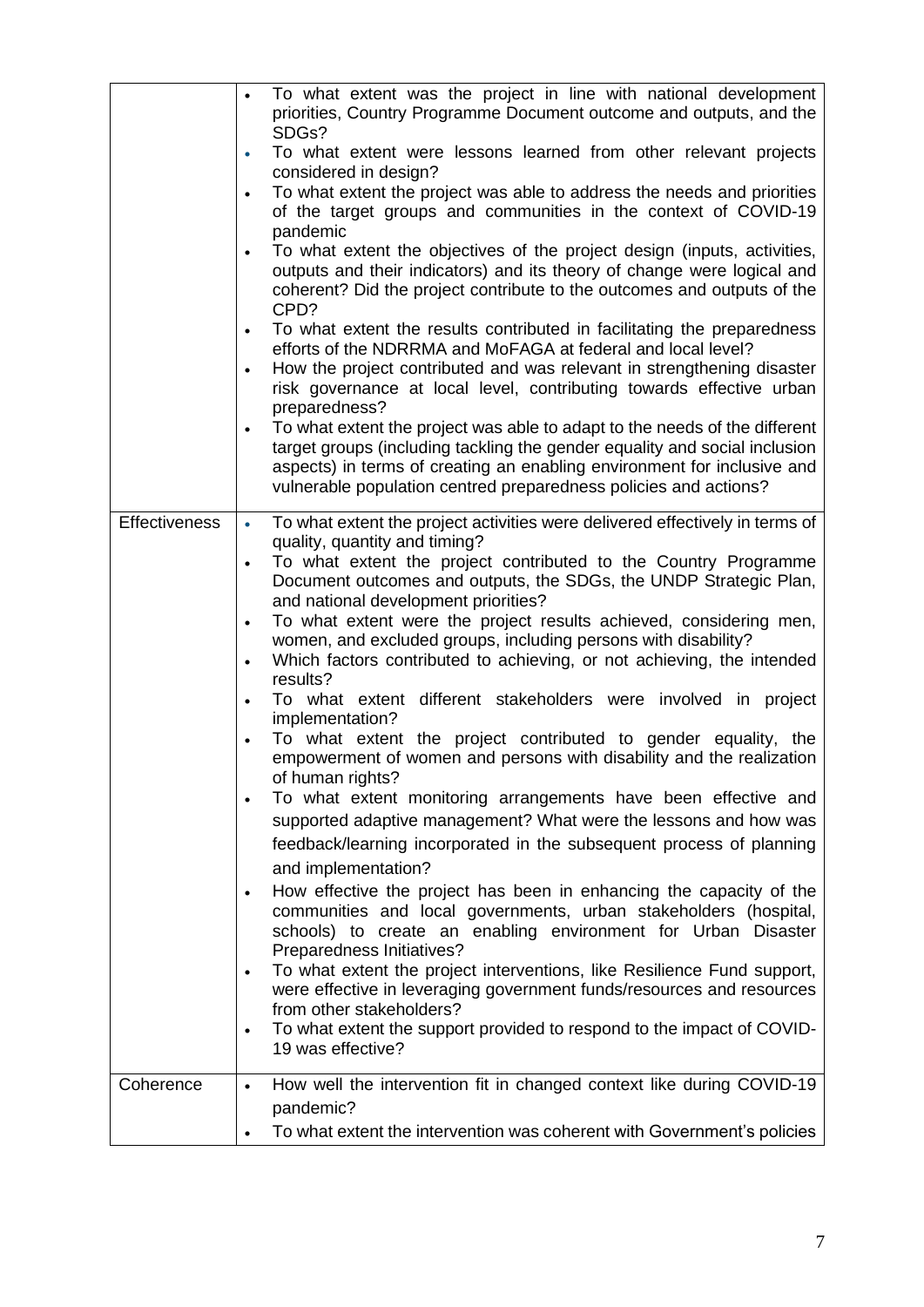|                                               | To what extent the intervention addressed the synergies and<br>$\bullet$<br>interlinkages with other interventions carried out by UNDP (internal<br>coherence).<br>To what extent the intervention was consistence with other actor's<br>$\bullet$<br>interventions in the same context or adding value to avoid duplication of<br>the efforts? (External coherence).                                                                                                                                                                                                                                                                                                                                                                                                                                                   |  |
|-----------------------------------------------|-------------------------------------------------------------------------------------------------------------------------------------------------------------------------------------------------------------------------------------------------------------------------------------------------------------------------------------------------------------------------------------------------------------------------------------------------------------------------------------------------------------------------------------------------------------------------------------------------------------------------------------------------------------------------------------------------------------------------------------------------------------------------------------------------------------------------|--|
| Efficiency                                    | How efficiently were the resources, including human, material and<br>$\bullet$<br>financial resources, used to achieve the project results in a timely<br>manner?<br>To what extent was the project management structure, as outlined in<br>$\bullet$<br>project document, appropriate and efficient in generating the expected<br>results?<br>To what extent has the project implementation strategy and its execution<br>$\bullet$<br>been efficient and cost-effective?<br>To what extent has there been an economical use of financial and human<br>$\bullet$<br>resources? Have resources (funds, staff, time, expertise, etc.) been<br>allocated strategically to achieve envisioned outcomes and outputs?<br>To what extent have project funds and activities been delivered in a<br>$\bullet$<br>timely manner? |  |
| Sustainability                                | To what extent are the benefits of the projects likely to be sustained after<br>$\bullet$<br>completion of this project?<br>What are the plans or approaches of the local authorities/DRM<br>$\bullet$<br>committees to ensure that the initiatives will be continued after the project<br>ends?<br>How has project contributed towards replication of initiatives at the local<br>$\bullet$<br>level?<br>What could be potential new areas of work and innovative measures for<br>$\bullet$<br>sustaining the results?<br>To what extent have lessons learned been documented by the project on<br>$\bullet$<br>a continual basis and shared with appropriate parties who could learn<br>from the project?<br>What could be done to strengthen exit strategies and sustainability of the<br>$\bullet$<br>project?      |  |
| Impact                                        | To what extent the project initiatives and results indicate that intended<br>$\bullet$<br>impact will be achieved in the future?                                                                                                                                                                                                                                                                                                                                                                                                                                                                                                                                                                                                                                                                                        |  |
| Human rights                                  | To what extent have women and excluded groups, including Dalit, ethnic<br>minorities, persons with disability, and others, benefitted from the work of<br>the project?<br>To what extent has the project integrated Human Rights based approach<br>in the design, implementation and monitoring? Have the resources been<br>used in an efficient way to address Human Rights in the implementation<br>(e.g. participation of target stakeholders, collection of disaggregated<br>data, etc.)?                                                                                                                                                                                                                                                                                                                           |  |
| Gender<br>equality and<br>social<br>inclusion | To what extent have gender equality and the empowerment of women<br>$\bullet$<br>been addressed in the design, implementation and monitoring of the<br>project?<br>To what extent has the project promoted positive changes of women,<br>$\bullet$<br>people with disability and marginalised groups.<br>To what extent the project contributed to gender equality and the<br>$\bullet$<br>empowerment of women and persons with disability, social inclusion, and<br>the human rights-based approach?                                                                                                                                                                                                                                                                                                                  |  |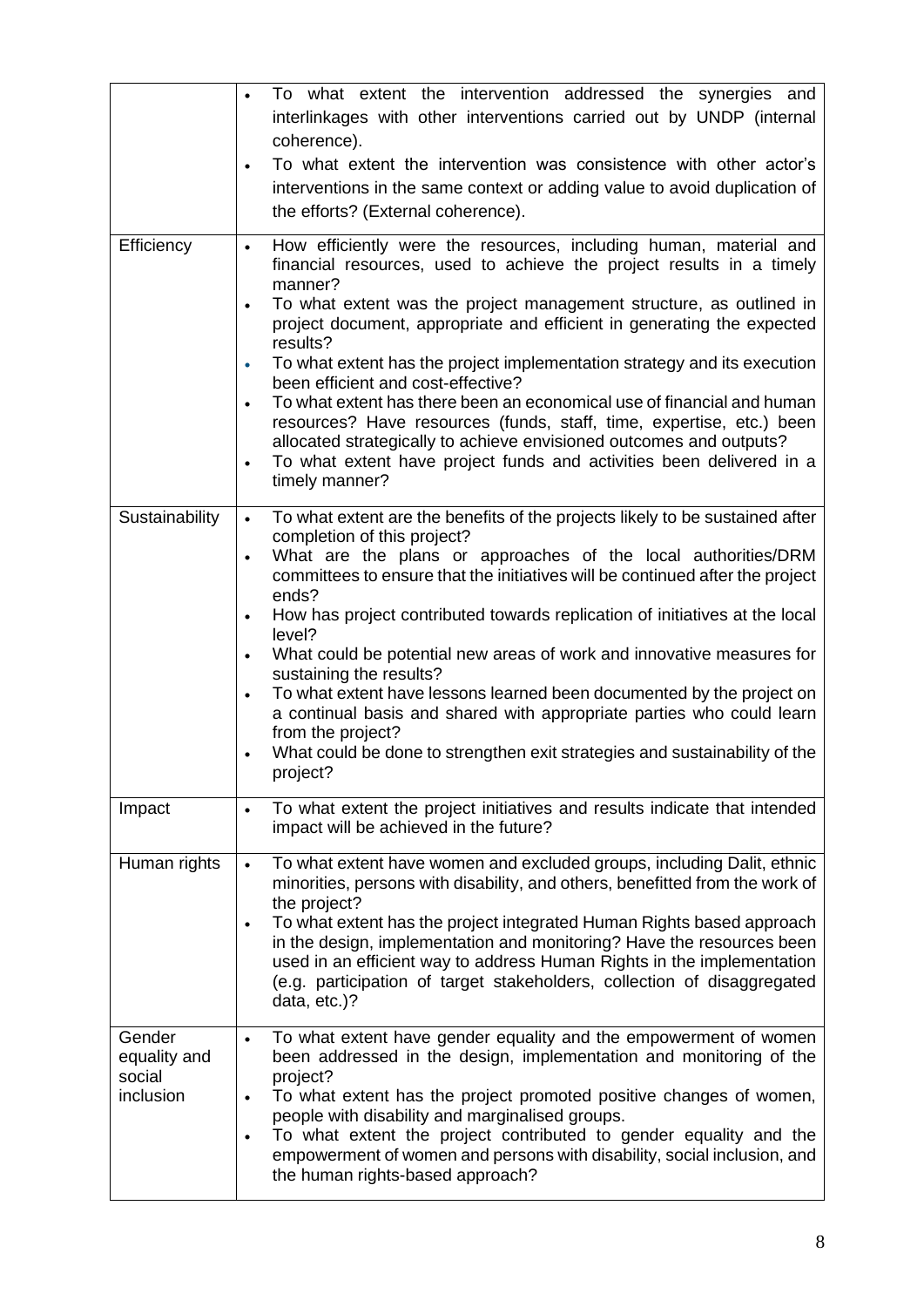| <b>Disability</b> | Were persons with disabilities consulted and meaningfully involved in<br>programme planning and implementation?                                                                              |
|-------------------|----------------------------------------------------------------------------------------------------------------------------------------------------------------------------------------------|
|                   | What proportion of the beneficiaries of the project were persons with<br>disabilities?<br>Did persons with disabilities face any barriers to participate in and benefit<br>from the Project? |

# **5. Methodology:**

The evaluation methods provided here are indicative only. The consultant should review the methodology and propose the final methods and data collection tools as part of the inception report. The methods and tools should adequately address the issues of gender equality and social inclusion as well as the SDGs.

The evaluation should undertake a mix of qualitative and quantitative assessment. The evaluator must provide evidence-based information that is credible, reliable and useful. The evaluator is expected to follow a participatory and consultative approach ensuring close engagement with government counterparts, project team, UNDP Country Office and other key stakeholders, including project beneficiaries. Therefore, the evaluator will be responsible for designing and conducting the evaluation including finalizing appropriate methodologies, designing tools and questionnaires for data collection and analysis. The consultant is responsible (but not limited) to conduct:

- **Document review:** review of project document/proposals, Theory of Change and results framework, Annual Work Plans, activity designs, consolidated quarterly and annual reports, minutes of project board meetings, project modification document, project quality assurance reports, technical/financial monitoring reports, knowledge products, communication materials, and any other relevant documents.
- **Interviews and meetings:** Consultations with key stakeholders, such as key government counterparts (NDRRMA, MoFAGA), local authorities (municipalities/ward representatives), development partners, representatives of key civil society organizations, beneficiaries (men and women, Dalit, persons with disabilities and other excluded groups) and other stakeholders as per the need.
	- o Semi-structured interviews: based on questions designed for different stakeholders based on the evaluation criteria and questions around relevance, coherence, effectiveness, efficiency, impact and sustainability.
	- $\circ$  Key informant interviews and focus group discussions with beneficiaries and stakeholders, including men and women, and representatives from excluded groups.
	- o All interviews should be undertaken in full confidence and anonymity. The final evaluation report should not assign specific comments to individuals.
- **Surveys and questionnaires:** to project beneficiaries including male and female participants, other stakeholders at strategic and programmatic level.
- **Field visits:** for observations and on-site validation of key tangible outputs and interventions in all three municipalities.
- **Briefing and debriefing sessions:** with UNDP and Project team as well as with other partners will be organised. The evaluator should ensure triangulation of the various data sources to maximize the validity and reliability of data.
- Data review and analysis of monitoring and other data sources and methods. To ensure maximum validity, reliability of data (quality) and promote use, the evaluator will ensure triangulation of the various data sources.

**GESI and human rights lens:** All evaluation products need to address gender equality, social inclusion, and human right issues. The process/steps mentioned above should ensure that the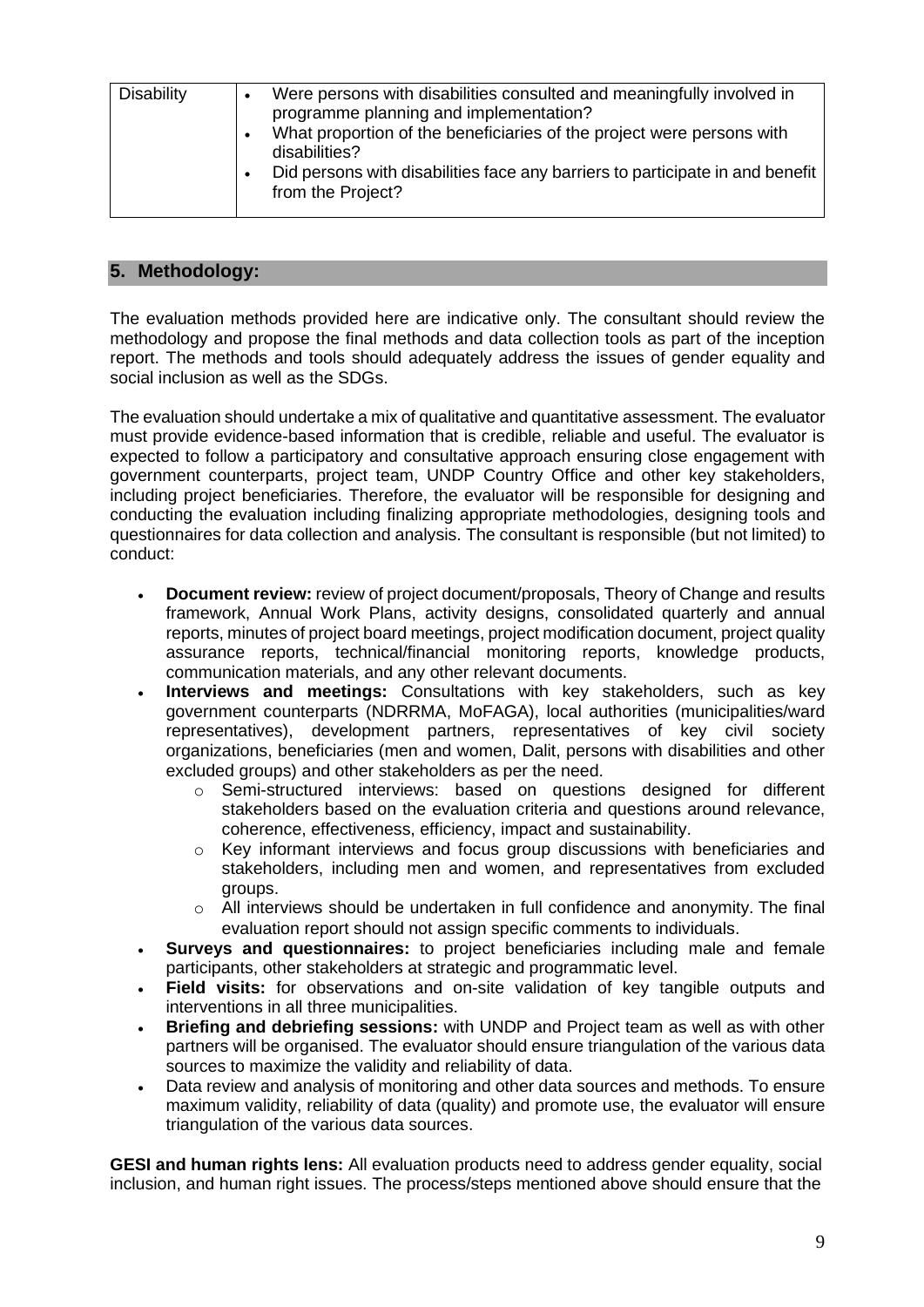most appropriate and relevant data are gathered for the above-mentioned objectives. Based on the analysis and findings, the recommendations should be provided for future direction of the initiatives.

The consultant will have to submit the final full report in English. The structure and content of the report should meet the requirements of the UNDP Evaluation Guideline. The final report must meet the IEO's Quality Assessment (QA) criteria. Multiple reiterations may be required until the final report is approved.

The final methodological approach, including interview schedule, field visits, evaluation matrix and data to be used in the evaluation should be clearly outlined in the inception report and fully discussed and agreed with UNDP. The evaluator should select the respondents using an appropriate sampling technique. While selecting the respondents, the evaluator should ensure gender balance. Care must be taken to ensure the voices of women, minority and vulnerable groups are captured.

## **6. Evaluation products (Deliverables)**

The evaluator should submit the following deliverables. All the evaluation products need to address gender, disability and human rights issues.

- **Inception report** detailing the reviewer's understanding of what is being evaluated, why it is being evaluated, and how (methodology) it will be evaluated. The inception report should also include a proposed schedule of tasks, evaluation tools, evaluation questions for each evaluation criteria and interviewee, activities and deliverables. The inception report should be prepared based on preliminary discussions with UNDP after the desk review and should be submitted before the evaluation starts (before any formal evaluation interviews, survey distribution or field visits.
- **Evaluation matrix** that includes key criteria, indicators and questions to capture and assess them.
- **Evaluation debriefing** immediately after completion of data collection, the evaluator should provide preliminary debriefing and findings to UNDP, the project team and stakeholders.
- **Draft Evaluation report** for review and comments.
- **Evaluation Audit Trail** The comments on the draft report and changes by the evaluator in response to them should be retained by the evaluator to show how the comments have been addressed.
- **Final report** within stipulated timeline with sufficient detail and quality by incorporating feedback from the concerned parties.
- An **exit presentation** on findings and recommendations.

#### **7. Team composition and required competencies**

The evaluation will be carried out through a national consultant. The person involved in any way in the design, management or implementation or advising any aspect of the intervention that is the subject of the evaluation will not qualify. The evaluator will be selected by UNDP CO.

#### **National consultant**

*Duty Station:* UNDP Country Office (home based) with required field visits to project implementation sites.

*Total working days:* 30

#### **Major roles and responsibilities:**

The national consultant will be responsible for conducting the final evaluation. She/he will be solely responsible to ensure quality and timely submission of all the deliverables including the evaluation report and briefing to UNDP, and for ensuring gender equality, social inclusion and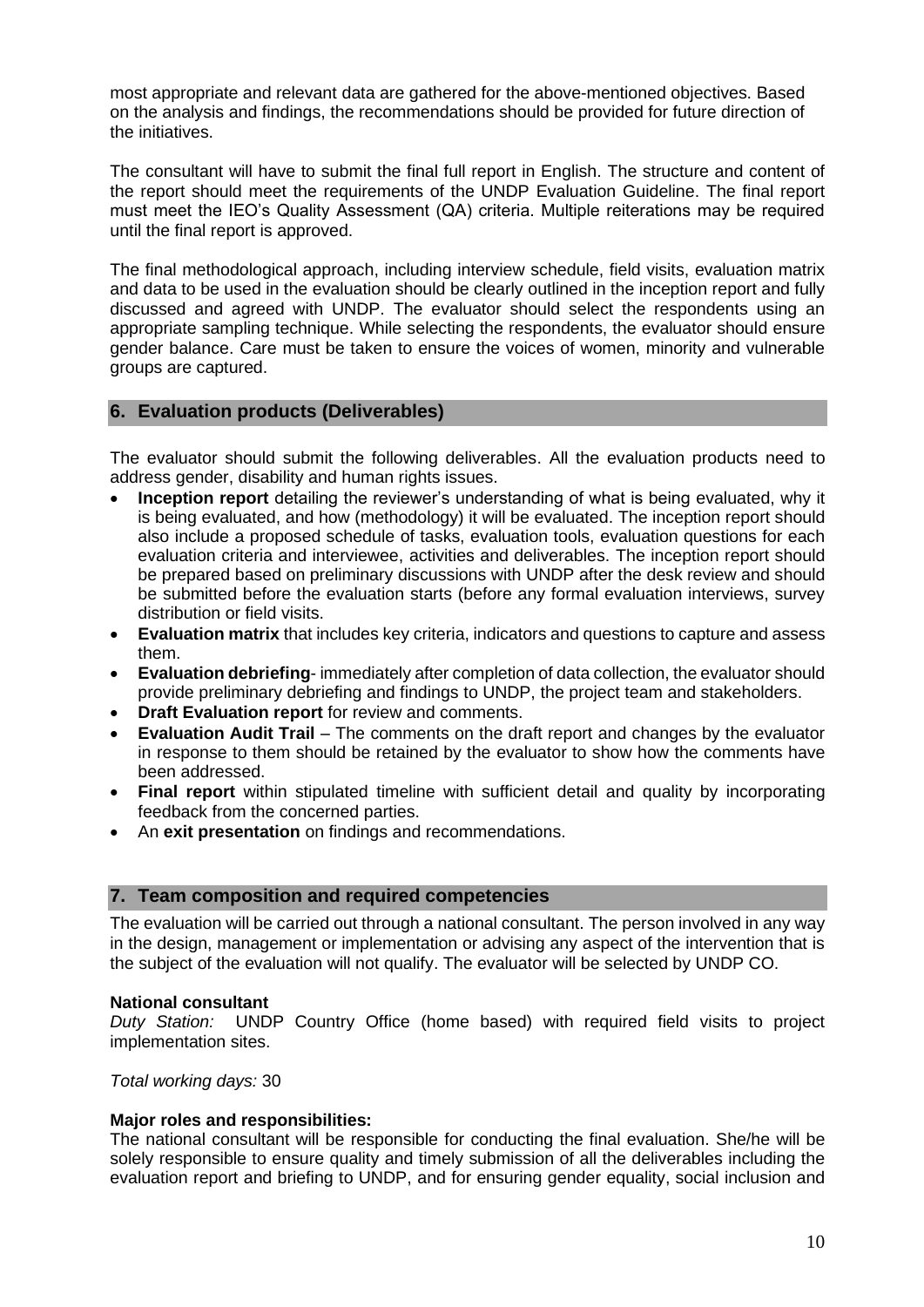human rights perspectives are incorporated throughout the evaluation work and report. Specifically, the national consultant will have the following roles and responsibilities:

- Gathering and review of relevant documents
- Finalizing and designing the methodologies and data collection instruments
- Prepare inception report, evaluation matrix including the evaluation questions, data collection instruments, etc.
- Ensure GESI and human rights perspectives are incorporated throughout the evaluation process and final report
- Conduct field visits in project areas/communities and conduct interviews (by in-persons or virtual means) with the selected target groups, partners and stakeholders.
- Facilitate stakeholders' discussion and focus groups to collect, collate and synthesize information
- Analyse the data and prepare a draft evaluation report in the prescribed format
- Incorporate the feedback and finalize the evaluation report
- Coordinate with UNDP CO for evaluation related information

#### **Qualification and Competencies:**

- At least Master's degree in International Development, Development Economics/Planning, Economics, Statistics, Social sciences or other relevant subjects.
- Demonstrated experience in designing and leading similar kinds of evaluations of development projects related to DRR/reconstruction/EQ safety or related areas
- At least seven years' experience in development projects related to disaster preparedness and risk reduction, including in earthquake-affected areas, with particular emphasis on recovery needs, and resilient community infrastructures building
- Excellent analytical and report writing skills in English
- Excellent command in different data collection methods including FGDs, KII and Social surveys
- Adequate knowledge on GESI sensitive evaluation, and human rights issues.
- Adequate knowledge and/or experience of disability inclusion in development projects.
- Adequate knowledge and experience in other cross-cutting areas such as equality, disability issues, rights-based approach, and capacity development
- The consultant should not be involved in designing, executing or advising any aspect of the intervention that is the subject of the evaluation

### **8. Evaluation Ethics**

This evaluation will be conducted in accordance with the principles outlined in the UNEG 'Ethical Guidelines for Evaluation'. The consultants must safeguard the rights and confidentiality of information providers, interviewees and stakeholders through measures to ensure compliance with legal and other relevant codes governing collection of data and reporting on data. The consultant must also ensure security of collected information before and after the evaluation and protocols to ensure anonymity and confidentiality of sources of information where that is expected. The information, knowledge and data gathered in the evaluation process must also be solely used for the evaluation and not for other uses without the express authorization of UNDP and partners.

Consultants will be held to the highest ethical standards and are required to sign a Code of Conduct upon acceptance of the assignment.

### **9. Implementation arrangements**

The principal responsibility for managing this Evaluation resides with the UNDP CO in Nepal. The UNDP CO will contract the consultant and ensure the timely provision of logistic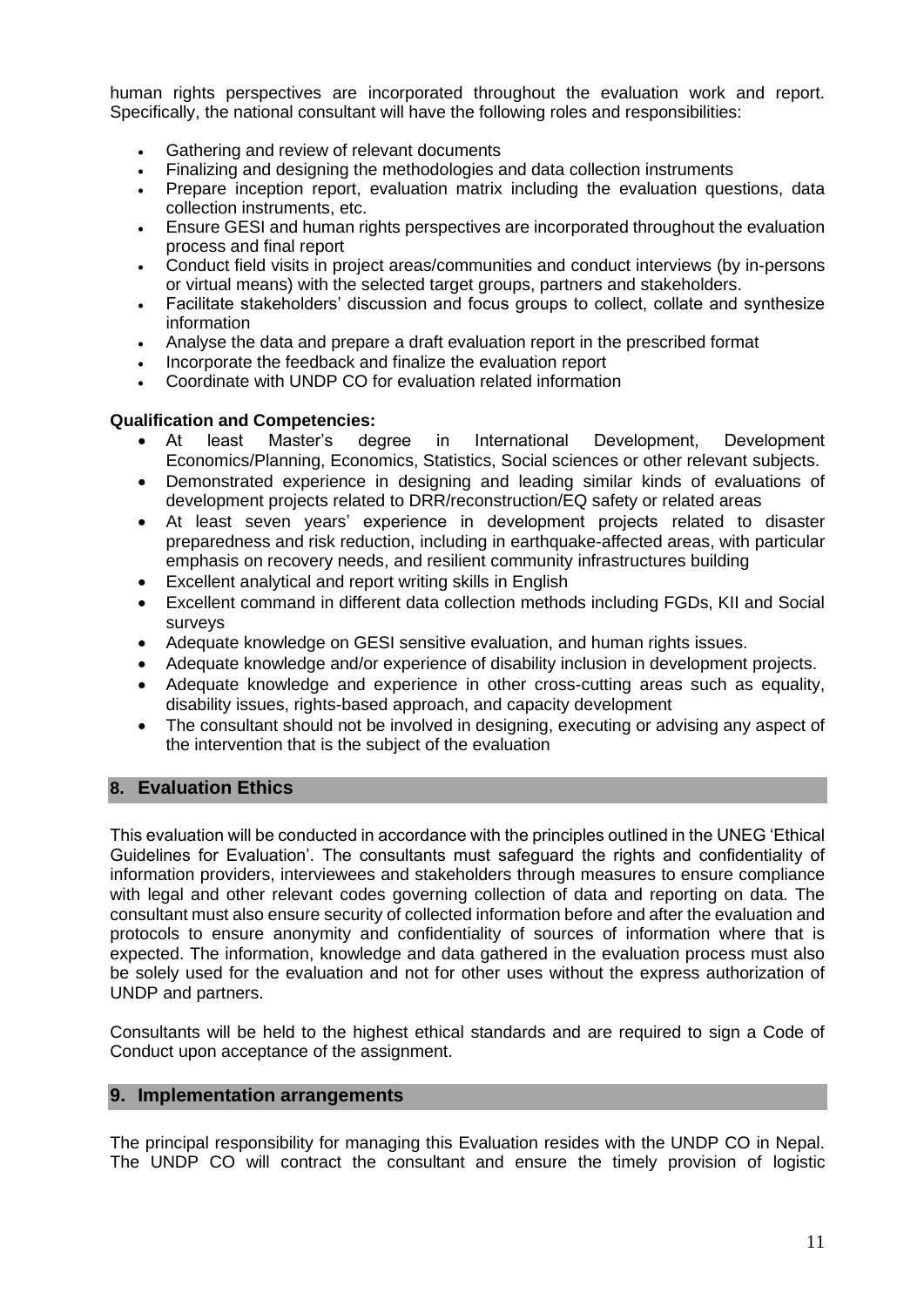arrangements for implementation of the evaluation. The consultant will directly report to Evaluation Manager, i.e. RBM Analyst in this case.

RBM Analyst/Evaluation Manager will assure smooth, quality and independent implementation of the evaluation with needful guidance from UNDP's Senior Management. The Project team will be responsible for providing required information, furnishing documents for evaluation to the consultant in leadership of Portfolio Manager of the Resilience Portfolio. They will also be responsible for the logistic arrangements of the evaluation, for setting up stakeholder consultations and interviews as needed, arranging field visits, coordinating with the governments and development partners, etc.

The evaluation will remain fully independent. The consultant will maintain all the communication through Evaluation Manager. The Evaluation Manager should clear each step of the evaluation. The final evaluation report will be signed off by the UNDP CO Deputy Resident Representative. A mission wrap-up meeting during which comments from participants/stakeholders will be noted for incorporation in the final report.

The evaluator will be briefed by UNDP at the start of the assignment on the objectives, purpose and scope of the Final evaluation. Key relevant project documents mentioned in Annex (13 (i) will be provided to the consultant after signing the contract. The consultant should review the relevant documents and share the draft inception report before the commencement of the field mission. The consultant should revise the methodology, data collection tools and evaluation questions as deemed necessary. The final methodology and instruments should be proposed in the inception report, including the evaluation schedule and evaluation matrix which guides the overall implementation of the evaluation.

### **10.Timeframe**

The evaluation is expected to start in first week of October 2021 for an estimated duration of 30 days. This will include desk reviews, primary information collection, field work, analysis and report writing.

| <b>Planned Activities</b>                                                                         | <b>Tentative</b><br><b>Days</b> | <b>Remarks</b>                                                                             |
|---------------------------------------------------------------------------------------------------|---------------------------------|--------------------------------------------------------------------------------------------|
| Desk review and preparation of design (home<br>based)                                             | 2 days                          |                                                                                            |
| Finalizing design, methods & inception report<br>and sharing with reference group for<br>feedback | 3 days                          | UNDP needs at least<br>3 days to review and<br>provide feedback on<br>the inception report |
| Stakeholders' meetings and interviews in<br>Field and Kathmandu (Virtual and/or field<br>based)   | 15 days                         |                                                                                            |
| Analysis, preparation of draft report shares<br>for review                                        | 7 days                          | UNDP needs at least<br>10 days to review and<br>provide comments on<br>the report          |
| Incorporate comments and submit final report                                                      | 3 days                          |                                                                                            |
| Total                                                                                             | 30 days                         |                                                                                            |

## **11. Use of Evaluation Results**

The findings of the evaluation will be used to analyse the lessons learned and recommend ways forward for future course of actions. Therefore, the evaluation report should provide critical findings and specific recommendations for future interventions.